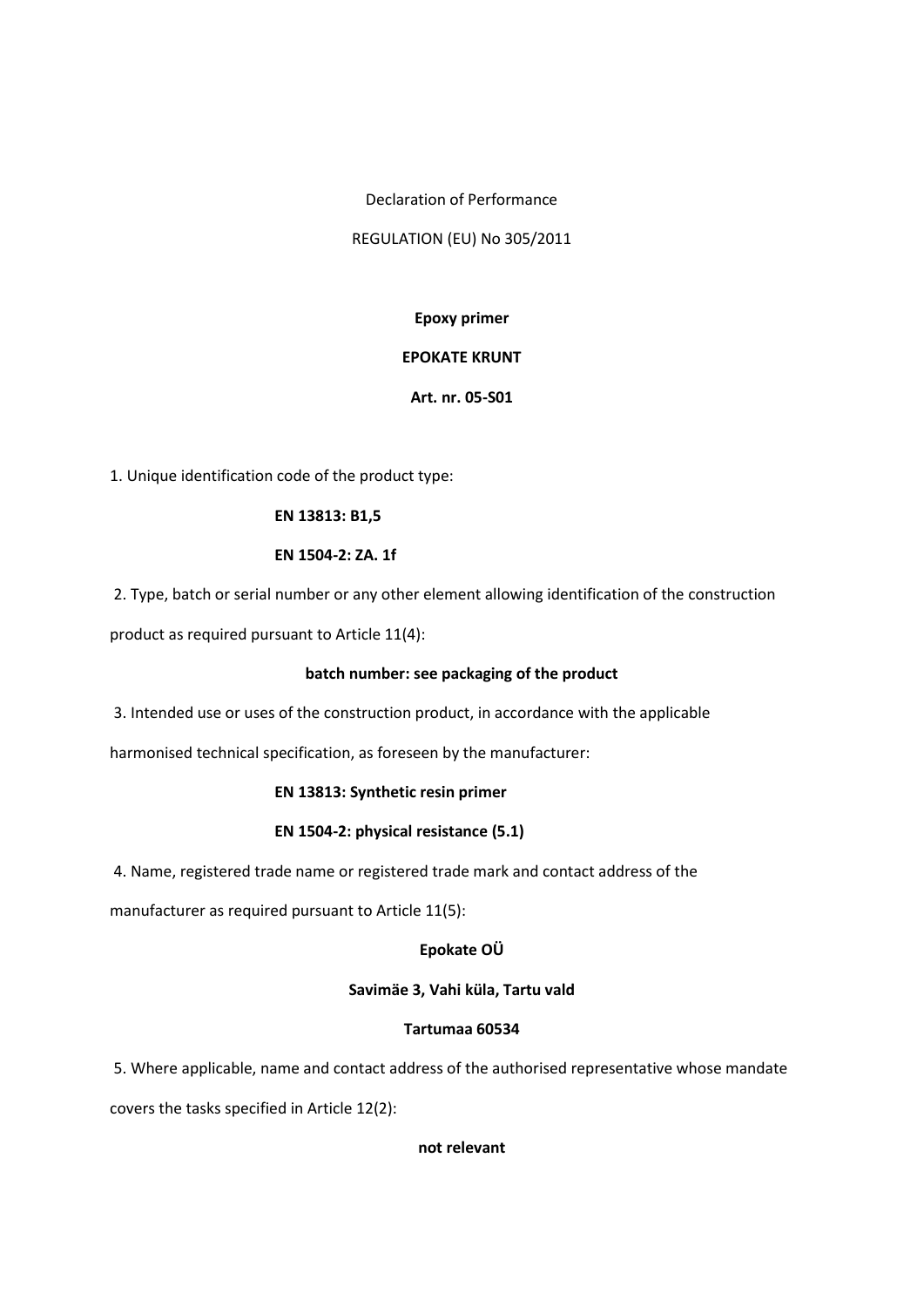6. System or systems of assessment and verification of consistency of performance of the

construction product as set out in Annex V:

### **EN 13813: System 4**

### **EN 1504-2: System 2+**

7. In case of the declaration of performance concerning a construction product covered by a

harmonised standard:

### **Bureau Veritas Eesti OÜ**

performed under system **(V) 1+**

- **determination of the product-type on the basis of type testing (including sampling), type calculation, tabulated values or descriptive documentation of the product;**
- **initial inspection of the manufacturing plant and of factory production control;**
- **continuous surveillance, assessment and evaluation of factory production control;**
- **audit-testing of samples taken before placing the product on the market.**

and issued

### **EN 13813**

#### **certificate nr. 12107771**

#### **EN 1504-2**

#### **certificate nr. 1510772**

8. In case of the declaration of performance concerning a construction product for which a

European Technical Assessment has been issued:

#### **not relevant**

9. Declared performance

#### **EN 13813**

| <b>Essential characteristics</b> | Performance       | <b>Harmonised technical</b><br>specification |
|----------------------------------|-------------------|----------------------------------------------|
| Reaction to fire                 | <b>NPD</b>        |                                              |
| Wear resistance                  | <b>NPD</b>        |                                              |
| Bond strength                    | B <sub>1</sub> ,5 | EN 13813:2002                                |
| Impact resistance                | <b>NPD</b>        |                                              |
| Flexural strength                | <b>NPD</b>        |                                              |